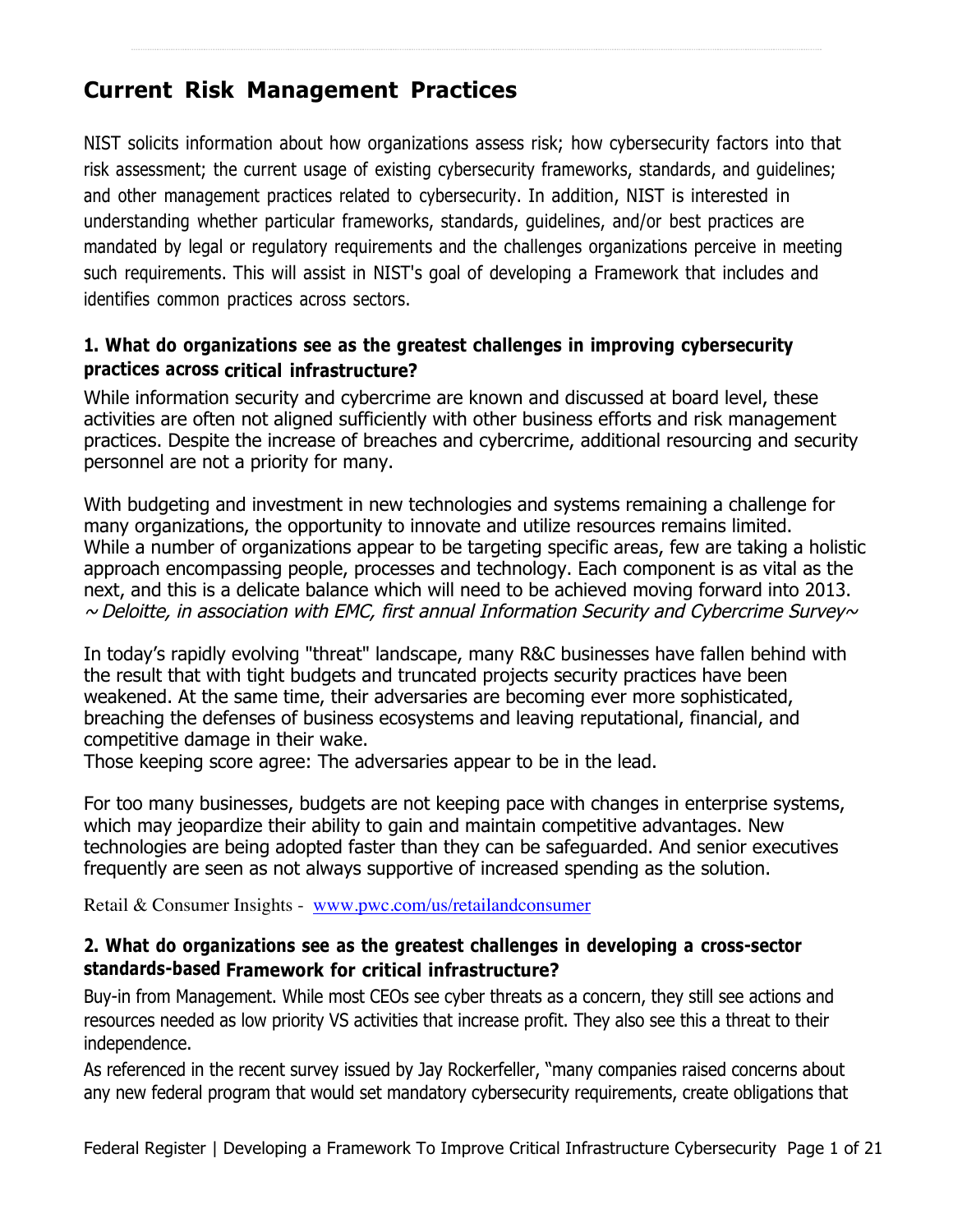would impact their ability to address cybersecurity issues in a **flexible"** (Commentary: this is CEO speak for doing as little as possible) "manner or duplicate efforts already underway".

## **3. Describe your organization's policies and procedures governing risk generally and cybersecurity risk specifically. How does senior management communicate and oversee these policies and procedures?**

We have a structured process developed under ISO 27001 as follows:

 We defined an ISMS policy in terms of the characteristics of the business, the organization, its location, assets and technology that:

 1) includes a framework for setting objectives and establishes an overall sense of direction and principles for action with regard to information security;

2) takes into account business and legal or regulatory requirements, and contractual security obligations;

 3) aligns with the organization's strategic risk management context in which the establishment and maintenance of the ISMS will take place;

4) establishes criteria against which risk will be evaluated ; and

5) has been approved by management.

c) Defined the risk assessment approach of the organization.

 1) Identify a risk assessment methodology that is suited to the ISMS, and the identified business information security, legal and regulatory requirements.

2) Developed criteria for accepting risks and identify the acceptable levels of risk.

d) Identify the risks.

1) Identified the assets within the scope of the ISMS, and the owners of those assets.

2) Identified the threats to those assets.

3) Identified the vulnerabilities that might be exploited by the threats.

4) Identified the impacts that losses of confidentiality, integrity and availability may have on the assets.

 Note The term 'owner' identifies an individual or entity that has approved management responsibility for controlling the production, development, maintenance, use and security of the assets. The term 'owner' does not mean that the person actually has any property rights to the asset.

e) Analyzed and evaluated the risks.

 1) Assessed the business impacts upon the organization that might result from security failures, taking into account the consequences of a loss of confidentiality, integrity or availability of the assets.

 2) Assessed the realistic likelihood of security failures occurring in the light of prevailing threats and vulnerabilities, and impacts associated with these assets, and the controls currently implemented.

3) Estimate the levels of risks.

4) Determine whether the risks are acceptable or require treatment using the criteria for accepting risks

f) Identified and evaluated options for the treatment of risks.

Possible actions include:

1) applying appropriate controls;

 2) knowingly and objectively accepting risks, providing they clearly satisfy the organization's policies and the criteria for accepting risks

3) avoiding risks; and

4) transferring the associated business risks to other parties, e.g. insurers, suppliers if applicable.

Federal Register | Developing a Framework To Improve Critical Infrastructure Cybersecurity Page 2 of 21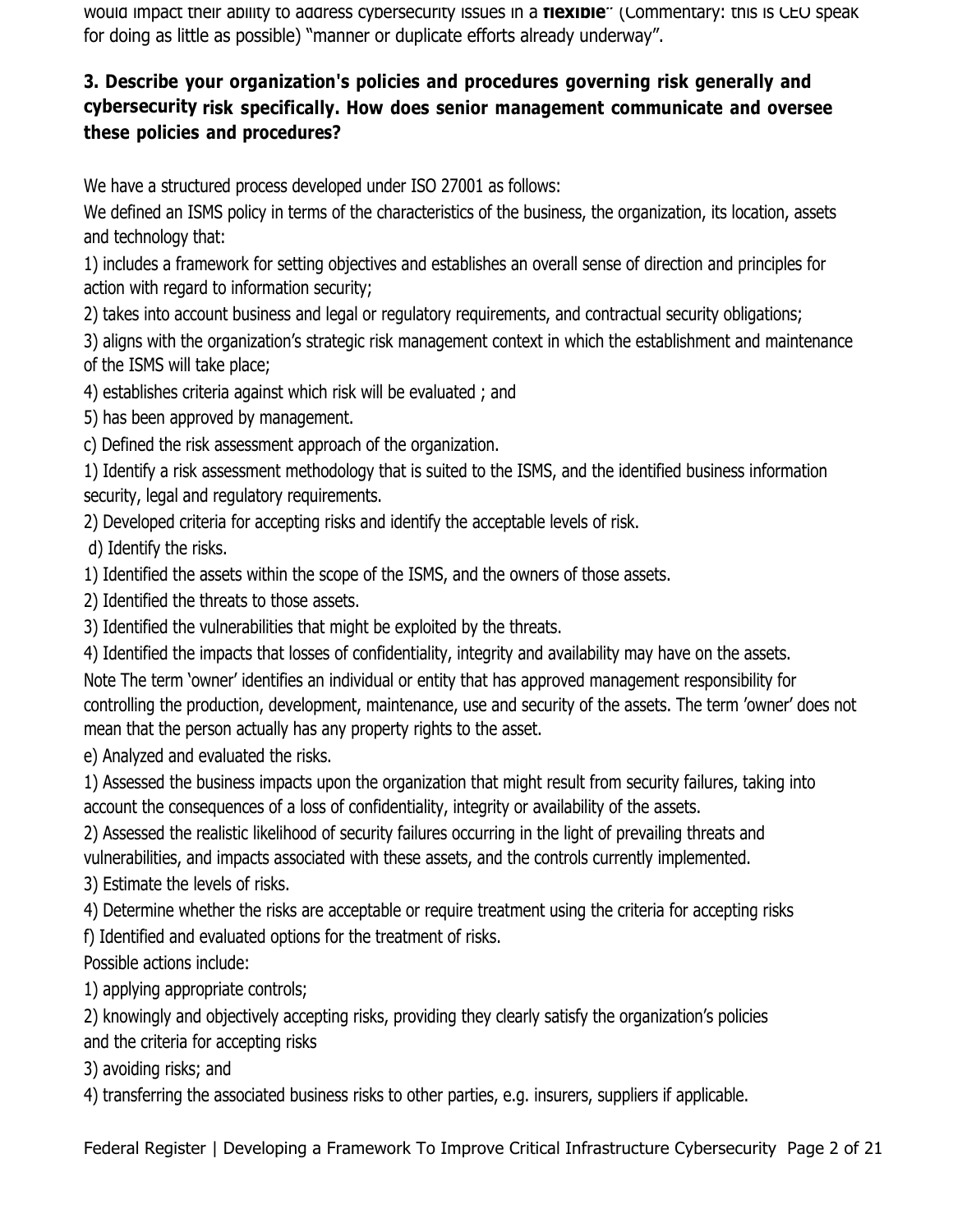g) Select control objectives and controls for the treatment of risks.

 Control objectives and controls are selected and implemented to meet the requirements identified by the risk assessment and risk treatment process. This selection takes account of the criteria for accepting risks as well as legal, regulatory and contractual requirements.

 The control objectives and controls from Annex A of ISO 27001 are selected as part of this process as suitable to cover the identified requirements.

 The control objectives and controls listed in Annex A are not exhaustive and additional control objectives and controls may also be selected.

h) Obtain management approval of the proposed residual risks.

## **4. Where do organizations locate their cybersecurity risk management program/office?**

Typically it is located at the designated enterprise headquarters of the organization.

## **5. How do organizations define and assess risk generally and cybersecurity risk specifically?**

Most common are the guidelines as specified by ISO/IEC 27001. They are as follows:

 1) Identify a risk assessment methodology that is suited to the ISMS, and the identified business information security, legal and regulatory requirements.

2) Developed criteria for accepting risks and identify the acceptable levels of risk.

d) Identify the risks.

1) Identified the assets within the scope of the ISMS, and the owners of those assets.

2) Identified the threats to those assets.

3) Identified the vulnerabilities that might be exploited by the threats.

4) Identified the impacts that losses of confidentiality, integrity and availability may have on the assets.

 Note The term 'owner' identifies an individual or entity that has approved management responsibility for controlling the production, development, maintenance, use and security of the assets. The term 'owner' does not mean that the person actually has any property rights to the asset.

e) Analyzed and evaluated the risks.

 1) Assessed the business impacts upon the organization that might result from security failures, taking into account the consequences of a loss of confidentiality, integrity or availability of the assets.

 2) Assessed the realistic likelihood of security failures occurring in the light of prevailing threats and vulnerabilities, and impacts associated with these assets, and the controls currently implemented.

3) Estimate the levels of risks.

4) Determine whether the risks are acceptable or require treatment using the criteria for accepting risks

f) Identified and evaluated options for the treatment of risks.

Possible actions include:

1) applying appropriate controls;

 2) knowingly and objectively accepting risks, providing they clearly satisfy the organization's policies and the criteria for accepting risks

3) avoiding risks; and

4) transferring the associated business risks to other parties, e.g. insurers, suppliers if applicable.

g) Select control objectives and controls for the treatment of risks.

 Control objectives and controls are selected and implemented to meet the requirements identified by the risk assessment and risk treatment process. This selection takes account of the criteria for accepting risks as well as

Federal Register | Developing a Framework To Improve Critical Infrastructure Cybersecurity Page 3 of 21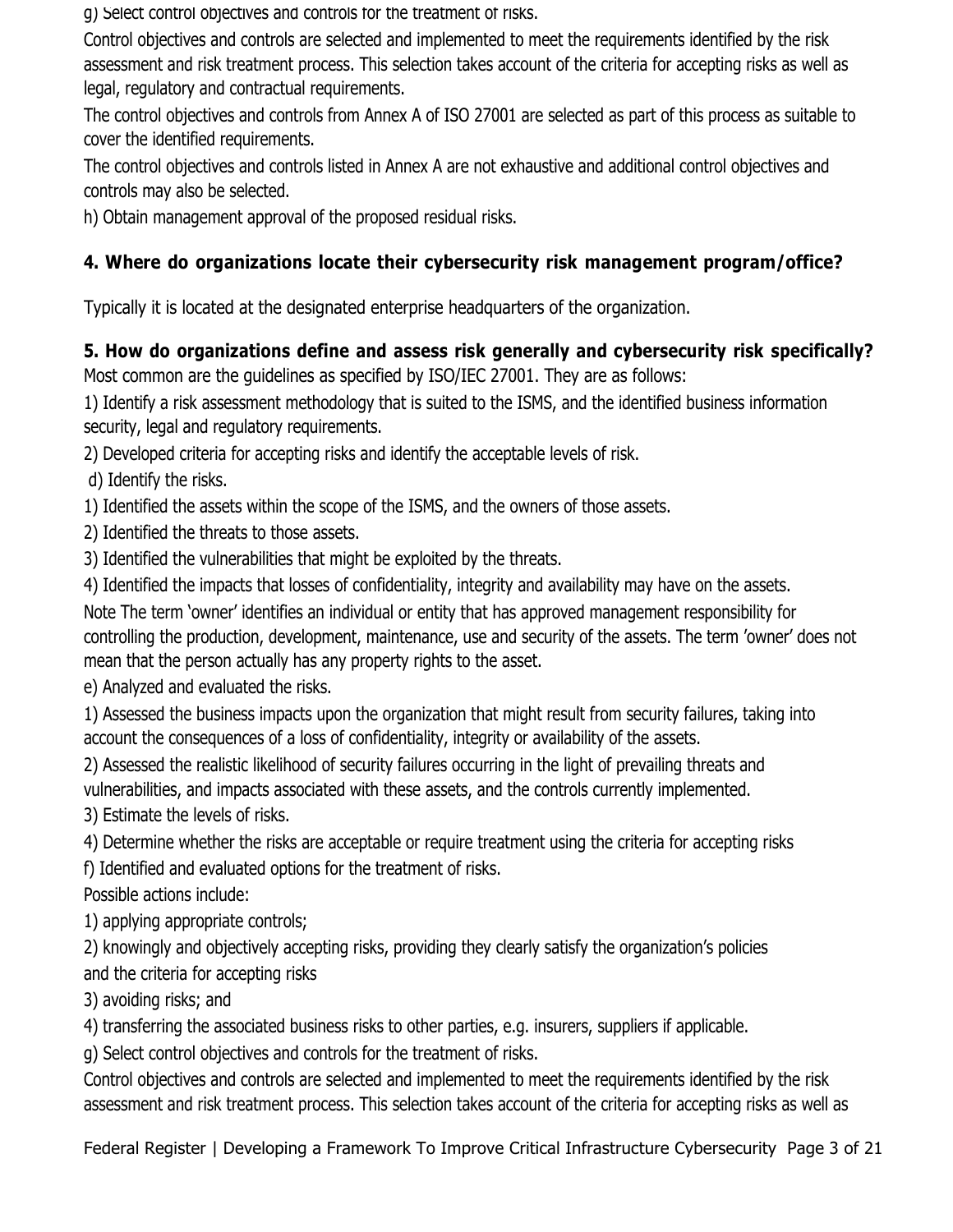legal, regulatory and contractual requirements.

 The control objectives and controls from Annex A of ISO 27001 are selected as part of this process as suitable to cover the identified requirements.

 The control objectives and controls listed in Annex A are not exhaustive and additional control objectives and controls may also be selected.

h) Obtain management approval of the proposed residual risks.

## **6. To what extent is cybersecurity risk incorporated into organizations' overarching enterprise risk management?**

 It is a living breathing part of the overall information security management system that addresses all aspects of People, Process and Technology.

## **7. What standards, guidelines, best practices, and tools are organizations using to understand, measure, and manage risk at the management, operational, and technical levels?**

 There are many out there, few internationally renowned. Most popular are, ISO/IEC 27001, ISO/IEC 20000- 2011, COBIT, ISO 31000, ISO 27031

## **8. What are the current regulatory and regulatory reporting requirements in the United States (e.g. local, state, national, and other) for organizations relating to cybersecurity?**

 State governments have attempted to improve cyber-security by increasing public visibility of firms with weak security. In 2003, California passed the Notice of Security Breach Act which requires that any company card number or financial information. Several other states have followed California's example and passed similar security breach notification regulations. These security breach notification regulations punish firms for their cyber-security failures while giving them the freedom to choose how to secure their systems. Also, this regulation creates an incentive for companies to voluntarily invest in cyber-security to avoid the that maintains personal information of California citizens and has a security breach must disclose the details of the event. Personal information includes name, social security number, driver's license number, credit potential loss of reputation and the resulting economic loss that can come from a successful cyber-attack.

 In 2004, California passed California Assembly Bill 1950 which also applies to businesses that own or reasonable level of security and that these required security practices also extend to business partners. This regulation is an improvement on the federal standard because it expands the number of firms required to maintain an acceptable standard of cyber-security. However, like the federal legislation, it requires a "reasonable" level of cyber-security, which leaves much room for interpretation until case law is established. maintain personal information for California residents. This regulation dictates that businesses maintain a

All current state laws can be found here: <u>http://www.ncsl.org/issues-research/telecom/security-breach-</u> notification-laws.aspx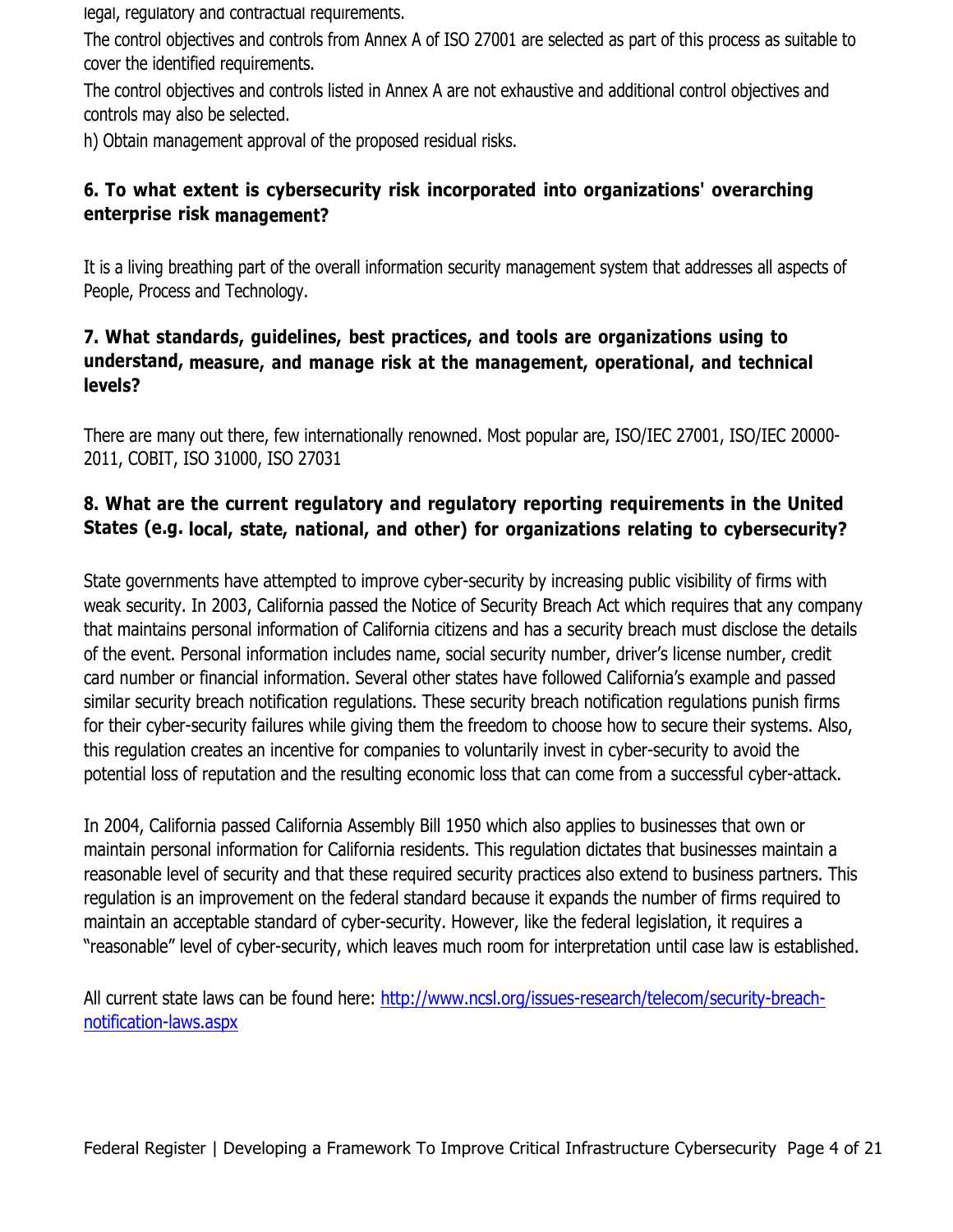## **9. What organizational critical assets are interdependent upon other critical physical and information infrastructures, including telecommunications, energy, financial services, water, and transportation sectors?**

 Each organization is different. It is not a "one size fits all" answer. You must assess the business impacts upon the organization that might result from security failures, taking into account the consequences of a loss of confidentiality, integrity or availability of the assets. Then assess the realistic likelihood of security failures occurring in the light of prevailing threats and vulnerabilities, and impacts associated with these assets, and the controls currently implemented.

## **10. What performance goals do organizations adopt to ensure their ability to provide essential services while managing cybersecurity risk?**

Everything traces back to the objectives of the organization. Typically Management will provide evidence of its commitment to the establishment, implementation, operation, monitoring, review, maintenance and improvement of the ISMS by:

- a) establishing an ISMS policy;
- b) ensuring that ISMS objectives and plans are established;
- c) establishing roles and responsibilities for information security;

 conforming to the information security policy, its responsibilities under the law and the need for continual d) communicating to the organization the importance of meeting information security objectives and improvement;

 At that point, they will then define how to measure the effectiveness of the selected controls or groups of controls and specify how these measurements are to be used to assess control effectiveness to produce comparable and reproducible results.

 Then management will undertake regular reviews of the effectiveness of the ISMS (including meeting ISMS policy and objectives, and review of security controls) taking into account results of security audits, incidents, results from effectiveness measurements, suggestions and feedback from all interested parties.

## **11. If your organization is required to report to more than one regulatory body, what information does your organization report and what has been your organization's reporting experience?**

 All relevant statutory, regulatory and contractual requirements are reviewed and documented and the approach to meet these requirements are explicitly defined, documented, and kept up to date for each information system and the organization.

 Appropriate procedures are implemented to ensure compliance with legislative, regulatory, and contractual requirements on the use of material in respect of which there may be intellectual property rights and on the use of proprietary products.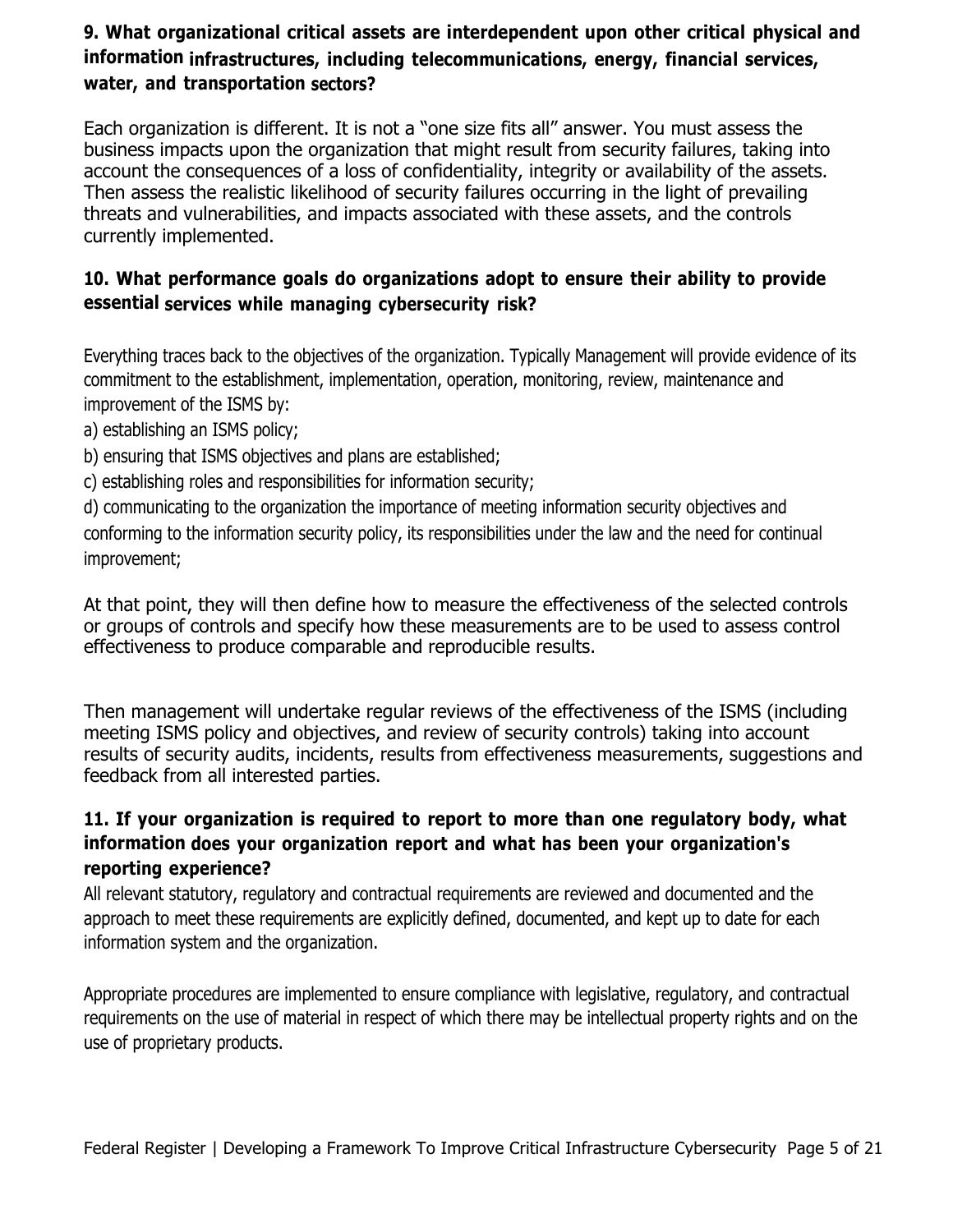effective operation of the ISMS and to be available for regulatory agencies. They are protected and Records are established and maintained to provide evidence of conformity to requirements and the controlled.

## **12. What role(s) do or should national/international standards and organizations that develop national/international standards play in critical infrastructure cybersecurity conformity assessment?**

 They should play a very critical role. This International Standards adopt a process approach for establishing, implementing, operating, monitoring, reviewing, maintaining and improving an organization's ISMS.

 An organization needs to identify and manage many activities in order to function effectively. Any activity using resources and managed in order to enable the transformation of inputs into outputs can be considered to be a process. Often the output from one process directly forms the input to the next process.

 In order to protect and monitor our critical infrastructure properly, there needs to be a certain amount of transparency and consistency in the approach to continuous monitoring.

 The process approach for information security management presented in International Standards such as ISO/IEC 27001 encourages its users to emphasize the importance of:

 a) understanding an organization's information security requirements and the need to establish policy and objectives for information security;

 b) implementing and operating controls to manage an organization's information security risks in the context of the organization's overall business risks;

c) monitoring and reviewing the performance and effectiveness of the ISMS; and

d) continual improvement based on objective measurement.

 Most standards use the Plan, Do Check Act model (PDCA) which is applied to structure all ISMS processes and takes inputs from the information security requirements and expectations of the interested parties and through the necessary actions and processes produces information security outcomes that meets those requirements and expectations.

 The adoption of the PDCA model also reflects the principles as set out in the OECD Guidelines (2002)1) governing the security of information systems and networks. Standards provide a robust model for implementing the principles in those guidelines governing risk assessment, security design and implementation, security management and reassessment.

# **Use of Frameworks, Standards, Guidelines, and Best Practices**

 As set forth in the Executive Order, the Framework will consist of standards, guidelines, and/or best practices that promote the protection of information and information systems supporting organizational missions and business functions.

 NIST seeks comments on the applicability of existing publications to address cybersecurity needs, including, but not limited to the documents developed by: international standards organizations; U.S. Government Agencies and organizations; State regulators or Public Utility Commissions; Industry and industry associations; other Governments, and non-profits and other non-government organizations.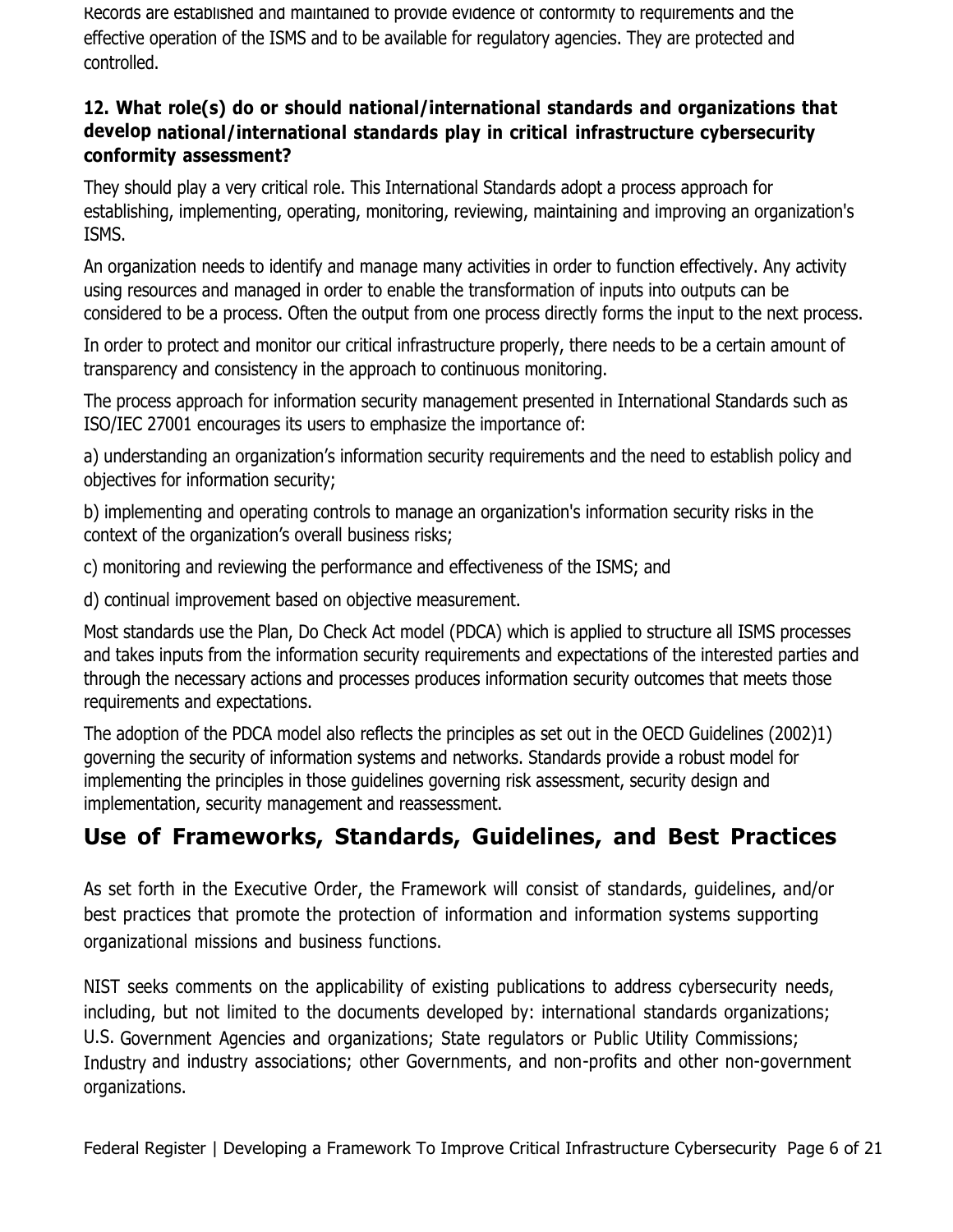NIST is seeking information on the current usage of these existing approaches throughout industry, the robustness and applicability of these frameworks and standards, and what would encourage their increased usage. Please provide information related to the following:

#### **1. What additional approaches already exist?**

 There are many popular standards and frameworks used today in an attempt to promote the protection of information and information systems supporting organizational missions and business functions. Those frameworks are listed in the graphic below with an explanation of the areas of business they profess to address.

 The Holistic Information Security Practitioner (HISP) integrated framework approach utilizes the Implement-Once-Comply-Many (I-O-C-M) philosophy based on a unique approach that stands alone in the security and compliance industry. I-O-C-M is a proven structured approach for solving business and compliance problems. This structured approach includes a powerful methodology, analytical methods and tools, improvement techniques and trained, capable people.

 Many organizations struggle and treat each of their compliance requirements as a silo. By taking this approach, the opportunity for a security breach is increased. An integrated framework approach can help form the basis for a fully functional and secure information

 security program, as well as desian platform for both compliance and and deploy a comprehensive risk governance assurance.

 The Holistic Information Security Practitioner Institute (HISPI) is organization that provides training certification in the integration of best practices for enterprise and promotes a holistic approach to an independent certification and professional cloud information security management, auditing and compliance requirements. HISPI information security program management.

 leverage the HISP Framework to provide management system that will reduce waste and cut costs. HISPI certified practitioners a holistic, allencompassing integrated greatly improve efficiency,

# **HISP Framework Approach**

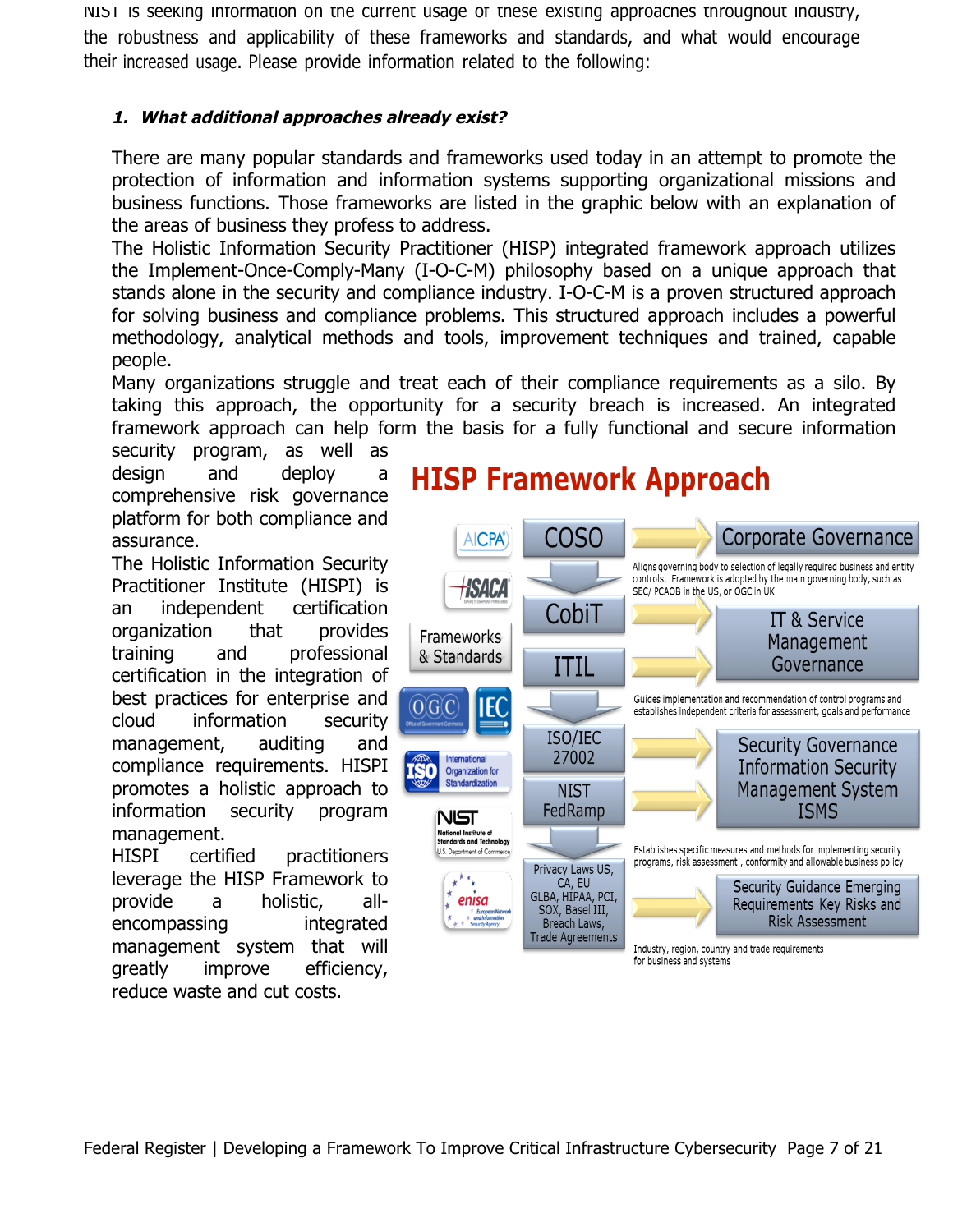#### **2. Which of these approaches apply across sectors?**

 While many claim to apply across all sectors, ISO 27001 and NIST are really the only two that are not sector specific and are scalable across many sectors by themselves. This is because they are harmonized with each other. The other frameworks have some similarities but address a more specific part of the business. The HISP Framework is an integrated best practice framework approach that teaches and guides organizations on how all the specific standards can be applied across all industry sectors to provide a more robust, holistic and secure environment.

#### **3. Which organizations use these approaches?**

 COSO is more related to the accounting industry, COBIT and ITIL are specific to the IT industry. ISO 27001/27002 and NIST/FEDRAMP are more broad in nature, not specific to any sector and harmonized with each other. The HISP Framework approach brings all of these frameworks together and has been delivered to security practitioners on a global scale. Many of the Top 10 organizations in the following industry verticals:

 Public Sector (Federal, State and County) Accredited Certification Body **Consulting** Energy Engineering Financial Services **Healthcare** Higher Education Legal **Manufacturing** Media Retail Software Telecommunication **Transportation** 

#### **4. What, if any, are the limitations of using such approaches?**

 Individually COSO, ITIL and COBIT all have certain limitations because they are very sector focused as described in question 3 and don't address the wider business community, thus not allowing for organizational wide risk management. ISO 27001 is considered more of an umbrella standard that maps to all the other standards thus allowing for a more organizational wide consistent system and is the foundation the HISP framework is built off of. The HISP Framework approach teaches how to minimize those limitations because it is a best practice that is agile, fluid and elastic, encompassing numerous frameworks, methodologies, and global best practices. The HISP Framework is anchored in the continuous improvement process, and can adapt to any situation and addresses any industry vertical.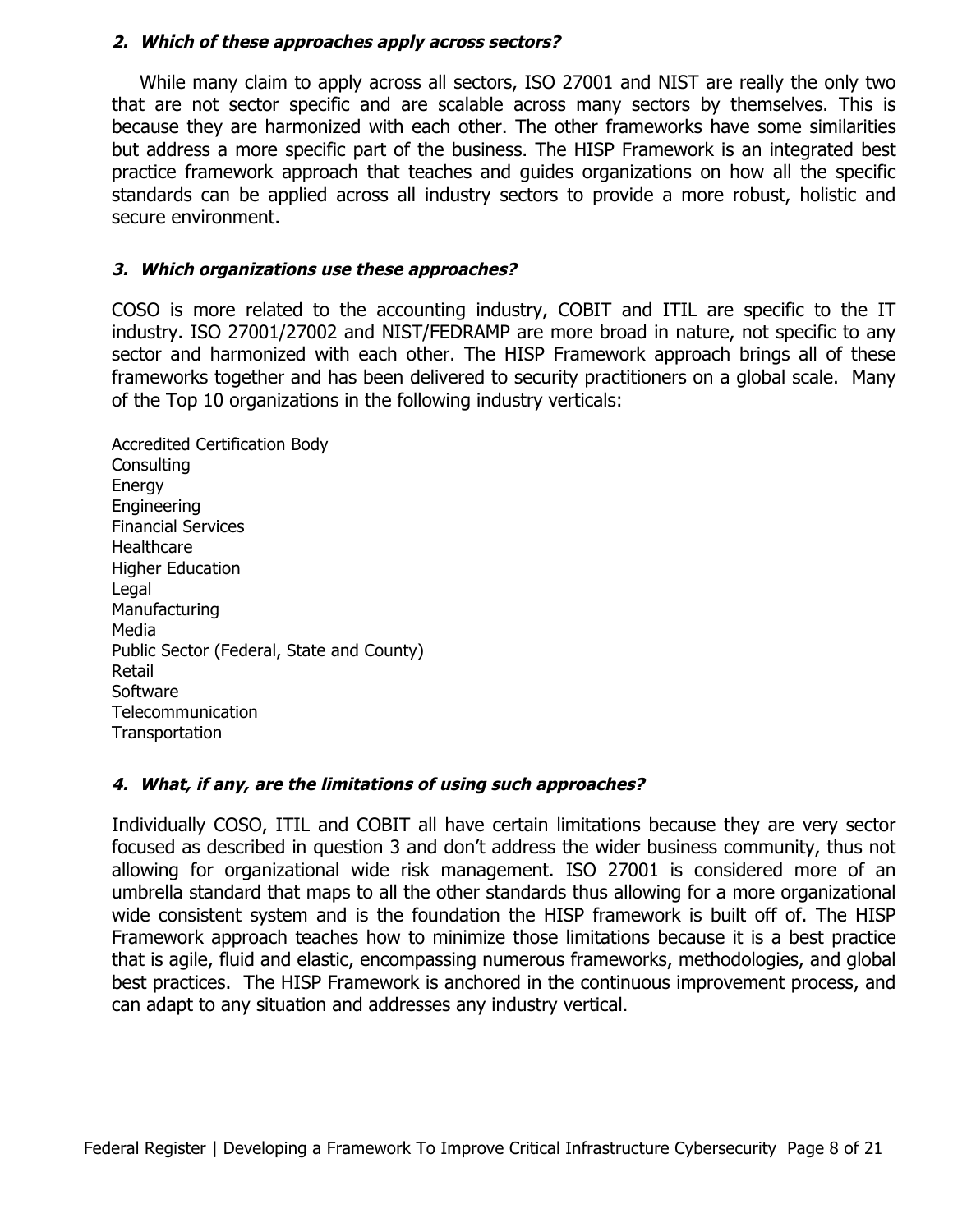#### **5. What, if any, modifications could make these approaches more useful?**

 The best approach would be to harmonize the individual sector specific frameworks under one holistic standard like ISO 27001. This approach has been proven to be effective in mitigating Cybersecurity threats over the past 8 years.

 The table to the right depicts for 2012 the HISPI Top 20 ISO 27001 Mitigating controls which allow organizations to mitigate against known real world Cybersecurity threats that have been exploited, resulting in the loss of confidentiality, integrity and availability of information assets.

#### **6. How do these approaches take into account sector-specific needs?**

 The HISP Framework approach takes into account industry/sector specific needs by allowing any organization to map its unique legal, contractual and regulatory compliance requirements to the HISP Framework approach.

| 2012 HISPI Top 20 ISO 27001 Mitigating<br>Controls |          |                                                                                              |
|----------------------------------------------------|----------|----------------------------------------------------------------------------------------------|
| Ranking                                            | Control  | <b>Number of Times</b><br><b>Control Mapped to a</b><br><b>Real-World Security</b><br>Breach |
| 1                                                  | A.10.9.1 | 447                                                                                          |
| 2                                                  | A.10.9.2 | 447                                                                                          |
| 3                                                  | A.10.9.3 | 447                                                                                          |
| 4                                                  | A.8.2.2  | 184                                                                                          |
| 5                                                  | A.7.2.1  | 94                                                                                           |
| 6                                                  | A.7.2.2  | 94                                                                                           |
| 7                                                  | A.8.1.1  | 90                                                                                           |
| 8                                                  | A.8.1.2  | 90                                                                                           |
| 9                                                  | A.8.1.3  | 90                                                                                           |
| 10                                                 | A.8.2.1  | 90                                                                                           |
| 11                                                 | A.8.3.2  | 90                                                                                           |
| 12                                                 | A.8.3.3  | 90                                                                                           |
| 13                                                 | A.9.2.5  | 87                                                                                           |
| 14                                                 | A.11.7.1 | 87                                                                                           |
| 15                                                 | A.11.7.2 | 87                                                                                           |
| 16                                                 | A.9.1.1  | 50                                                                                           |
| 17                                                 | A.9.1.2  | 50                                                                                           |
| 18                                                 | A.9.2.1  | 50                                                                                           |
| 19                                                 | A.10.8.4 | 16                                                                                           |
| 20                                                 | A.10.8.3 | 15                                                                                           |

#### **7. When using an existing framework, should there be a related sector-specific standards development process or voluntary program?**

 The International Standards Organization (ISO) has had a standards development process in place for decades and is well accepted around the world. Actually NIST works closely with the ISO concerning the development of ISO 27001. Standards like ISO 27001 while are holistic in nature are designed to be flexible and scalable to any sector but provides an organizational wide, integrated approach that addresses People, Process and Technology. The HISPI advocates the use of a voluntary "integration program" rather than sector-specific standards. Cybersecurity threats relate to the loss of confidentiality, integrity and availability of information assets, irrespective of the sector that is impacted by the threat being realized.

#### **8. What can the role of sector-specific agencies and related sector coordinating councils be in developing and promoting the use of these approaches?**

N/A – please see response provided to Question 7.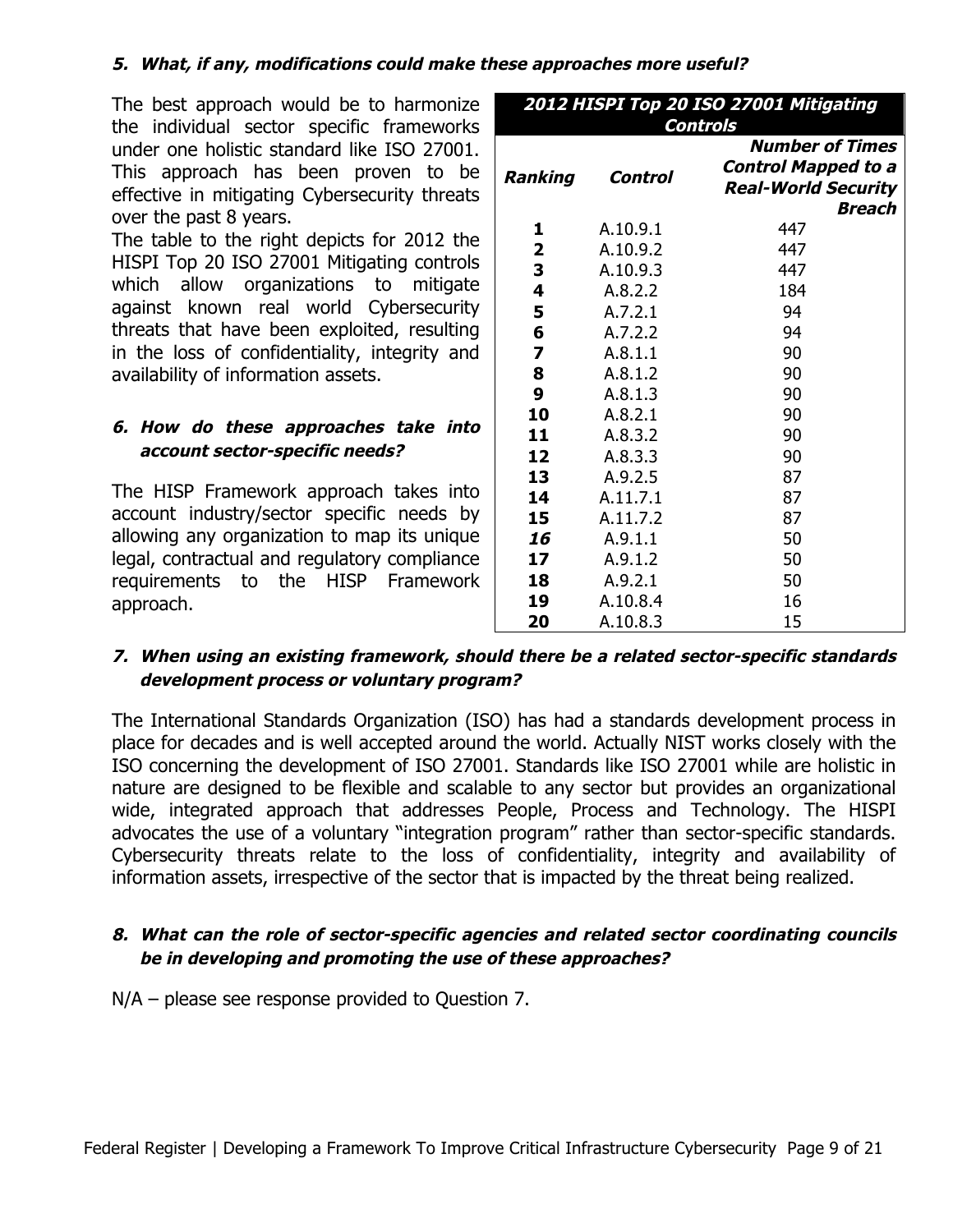#### **9. What other outreach efforts would be helpful?**

 Conduct outreach in the form of public meetings to help in the development of recommendations to improve the information security management process. Possibly separate events to solicit input. The first meeting, more of a Roundtable discussion with company CEOs, Information security and standards experts. The second should be a series of meetings (road show), and should include a much broader participation from the business community, academia, industry sectors, and the general public.

# **Specific Industry Practices**

 In addition to the approaches above, NIST is interested in identifying core practices that are broadly applicable across sectors and throughout industry.

 NIST is interested in information on the adoption of the following practices as they pertain to critical infrastructure components:

- Separation of business from operational systems;
- Use of encryption and key management;
- Identification and authorization of users accessing systems;
- Asset identification and management;
- Monitoring and incident detection tools and capabilities;
- Incident handling policies and procedures;
- Mission/system resiliency practices;
- Security engineering practices;
- Privacy and civil liberties protection.

## **1. Are these practices widely used throughout critical infrastructure and industry?**

According to the SANS SCADA and Process Control Security Survey<sup>[1]</sup> conducted by the SANS institute, the use of these practices throughout the industries that host or support critical infrastructure is fragmented with some practices being heavily used and others nearly non- existent. The data, collected from nearly 700 participants across the major industries, states that roughly over half of the organizations participate in asset identification and management, monitoring and log analysis, and identification and authorization of users accessing systems. However, the vast amount of companies reported that they are not familiar with and do not implement the separation of business systems and networks from the areas where operations take place. Since there is no true separation between the two areas the average employee can reach systems responsible for controlling or automating critical infrastructure. Another area of slow adoption across the industry has been the implement of security engineering best practices as defined by the Systems Security Engineering Capability Maturity Model<sup>[2]</sup> (SSE-CMM). While many did map their security controls to widely known standards such as NERC CIP or the 20 Critical Security controls, many of these standards do not require a quantification of risk or a determination of acceptable levels of risk.

1 http://www.sans.org/reading\_room/analysts\_program/sans\_survey\_scada\_2013.pdf

2 http://csrc.nist.gov/nissc/2000/proceedings/papers/916slide.pdf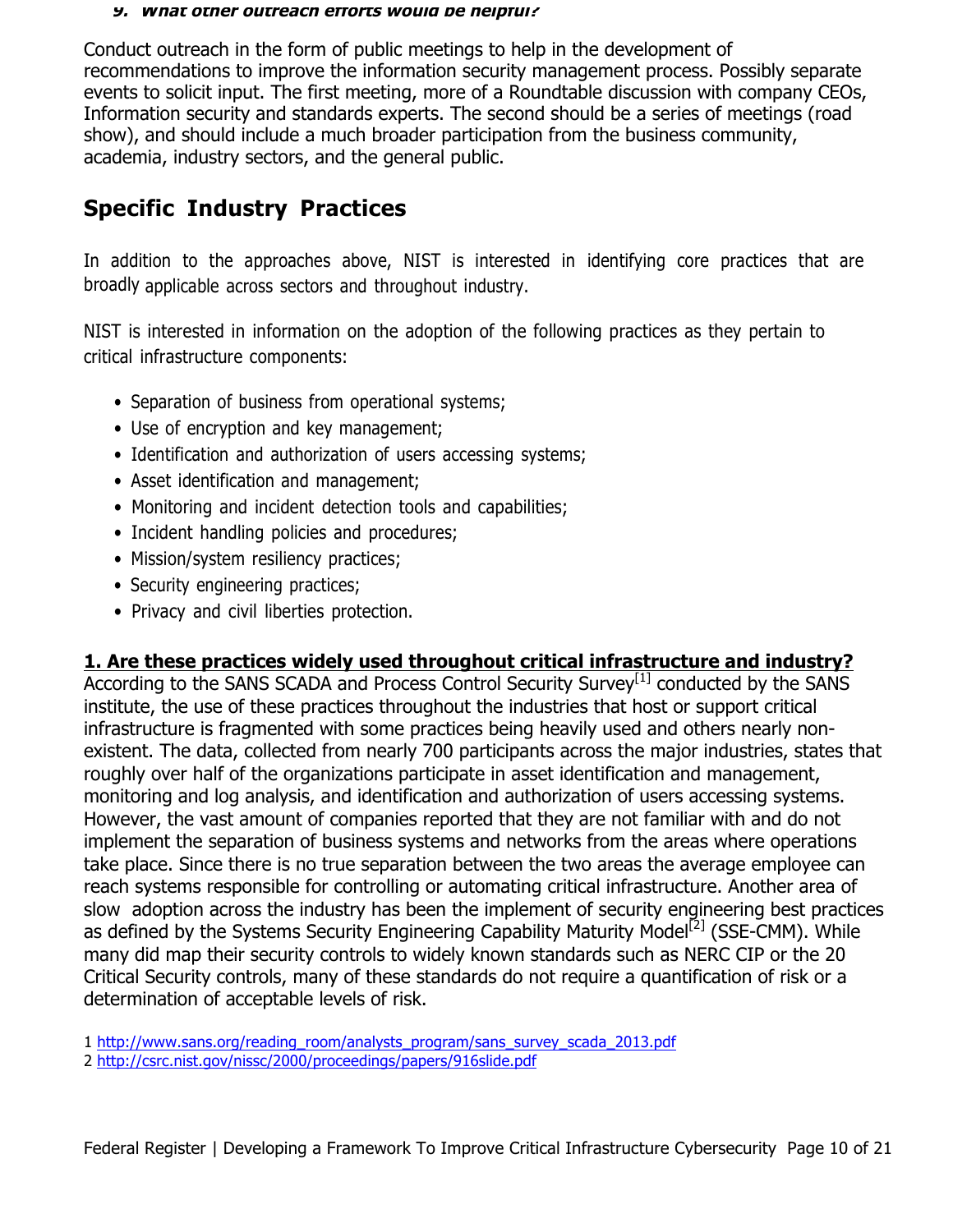## **2. How do these practices relate to existing international standards and practices?**

 With the exception of privacy and civil liberties protection, the practices described above are present in fragmented fashion across the most popular existing standards. The most popular standards for organizations that own or support critical infrastructure include: NERC CIP<sup>[3]</sup>, ISA99 $^{[4]}$ , 20 Critical Security Controls<sup>[5]</sup>, NIST Guide to SCADA and Industrial Control Systems Security<sup>[6]</sup>, and the Chemical Facility Anti-Terrorism Standards<sup>[7]</sup>. Among the lesser implemented standards are ISO 27001<sup>[8]</sup>, NRC<sup>[9]</sup>, DoD specifications, and the Australian Security Standards. These standards vary in their breadth versus depth approaches to cyber security and their methodologies and attitudes towards risk management. As an example, the 20 Critical Security Controls is a surface level list of mostly technological requirements including malware protection, wireless device control, and boundary defense. While this is effective in some sense it does not truly all the risks that an organize faces. There are broad and flexible frameworks that are different in their approaches to cyber security because they deep dive into the area of risk management with an emphasis on risk awareness from the top levels of the organization to the bottom while still requiring the administrative, technological, and physical security controls that other frameworks demand.

- 3 http://www.nerc.com/page.php?cid=2%7C20
- 4 http://www.isa.org/MSTemplate.cfm?MicrositeID=988&CommitteeID=6821
- 5 http://www.sans.org/critical-security-controls/
- 6 http://www.cyber.st.dhs.gov/docs/NIST%20Guide%20to%20Supervisory%20and%20Data%20Acquisition-
- SCADA%20and%20Industrial%20Control%20Systems%20Security%20(2007).pdf
- 7 http://www.dhs.gov/chemical-facility-anti-terrorism-standards
- 8 http://www.bsigroup.com/en-US/iso-27001-information-security/
- 9 http://www.nrc.gov/about-nrc/regulatory/research/digital/key-issues/cyber-security.html

## **3. Which of these practices do commenters see as being the most critical for the secure operation of critical infrastructure?**

 Since we believe that cyber security needs to be approached in a holistic, realistic, and risk-based fashion we believe that the most critical practice to promote to the various critical infrastructure sectors is the security engineering practices. A proper implementation of best security engineering practices involves the understanding of security risks through assessments, an establishment of the security needs of the organization, the development of guidance related to security, determination of acceptable risk and risk levels, and the establishment of assurance of risk mitigation for the firm. This comprehensive and iterative approach allows the organization to systematically increase their security posture and assurance that they are prepared for cyber security attacks. Moreover, this general framework approach allows the organization to easily align their cyber security strategy with its business goals and objectives. This important fact creates an environment where cooperation and collaboration between stakeholders at all levels of the organization including management is required.

## **4. Are some of these practices not applicable for business or mission needs within particular sectors?**

 We believe all of these practices are applicable in some form or fashion to all critical infrastructure sectors as defined in table 2 of the GAO Report to Congressional Requestors on Critical Infrastructure Protection<sup>[10]</sup>.

10 http://www.gao.gov/assets/590/587529.pdf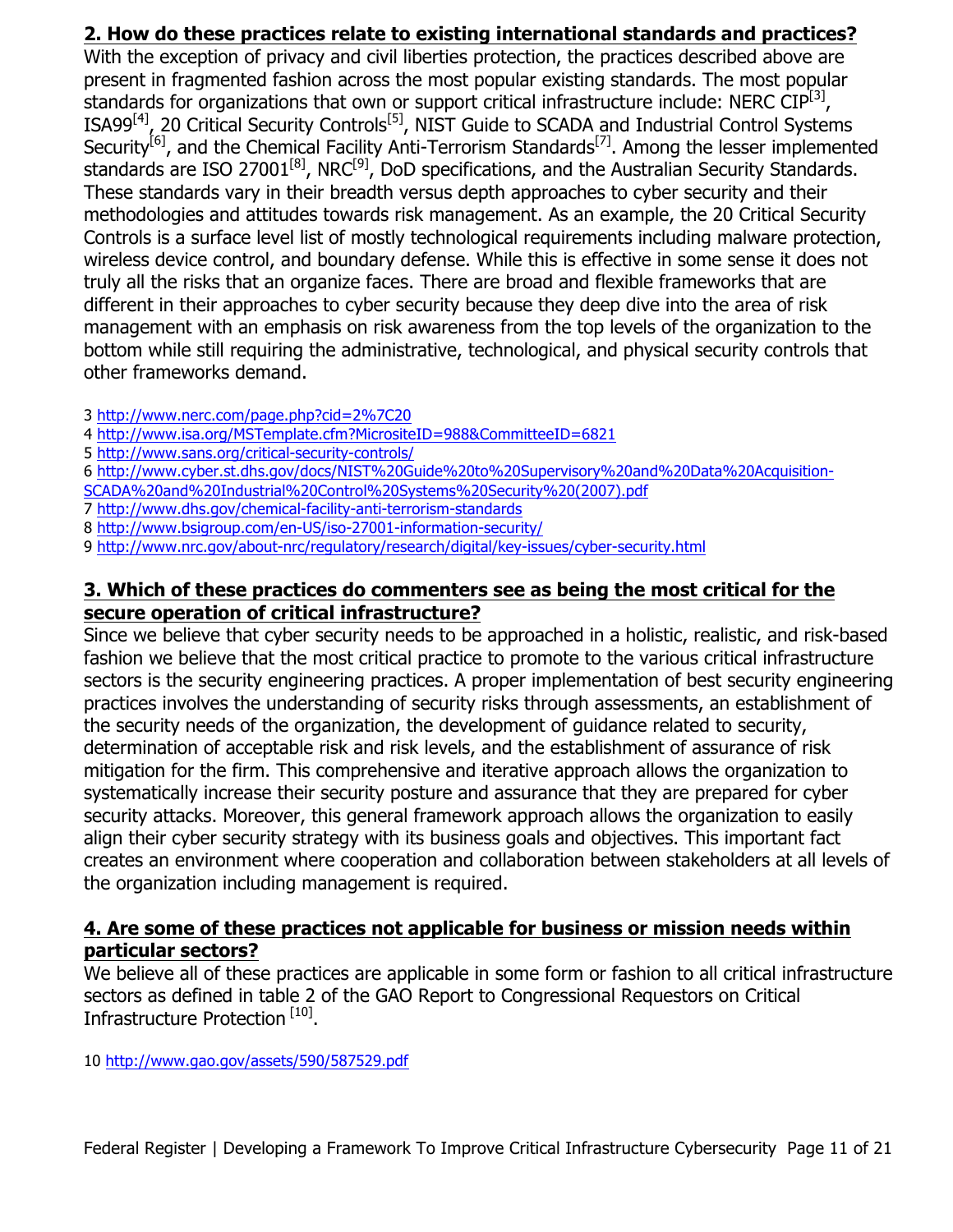## **5. Which of these practices pose the most significant implementation challenge?**

 The most significant implementation challenge of the above listed practices is the implementation of proper security engineering. We believe this to be the case because it implies that the administrators of critical infrastructure fundamentally change their approach to cyber security and their attitudes towards risk and risk management. The current mentality concerning risk across these organizations and industries is one of surface level remediation tactics and a misconception about the true risk that they face during every day operations. Moreover, there is a pervasive misconception about the potential consequences that organizations face if risk is left to flounder and a security event takes place. The movement towards a true security engineering framework and the implementation of that framework will bring with it plenty of challenges for organizations that do not want to change their attitude towards this fact and those that are aware of the risk but do not budget the appropriate resources to mitigate it.

## **6. How are standards or guidelines utilized by organizations in the implementation of these practices?**

 Standards and guidelines are typically used as security frameworks by the organizations in question. They define a baseline for corporations and agencies to work off of and within while still affording the firm the ability to apply context to the framework. This helps the firm establish a known system of security controls and force it to address known or unknown risks within the organization through risk assessments and audits. They also offer a generalized approach to security through the use of various administrative, technological, and physical controls across different levels and teams within the organization. The goal of such standards and guidelines is typically to be able to implement practices such as the above in a repeatable, sustainable, cost efficient, measurable way and to allow these practices/controls to mature over time as the security system matures.

## **7. Do organizations have a methodology in place for the proper allocation of business resources to invest in, create, and maintain IT standards?**

 Most companies have methodologies and processes in place for the allocation of resources. However, generally speaking these methodologies are implicitly defined and, as such, are not subject to measurement by the maturity framework of the organization if one is in place. If an explicit methodology is defined, the maturity of it is highly dependent on the size, sector, age, and process maturity of the firm in question as well as its resource capabilities. In regards to cyber security, the typical process flow for allocation of resources would typically begin with either a strategic business initiative or a regulatory and compliance need. These requirements would facilitate the choosing of a specific technology (in the case of IT projects) or a specific framework (in the case of security) which would lead to estimates of requirements of resources in terms of employees and capital.

#### **8. Do organizations have a formal escalation process to address cyber security risks that suddenly increase in severity?**

 This question is similar to the last in that the answer is heavily dependent on the firm in question. The characteristics of the firm that the answer depends on are size, sector, age, process maturity, and current security posture of the organization. Firms that are under various regulations for cyber security will tend to have more resources allocated to security and will likely have processes in place to respond a highly severe security risk. However, firms whose security policies and processes are immature and who are not under heavy cyber security regulations typically do not invest in these areas and will be far less prepared or trained to react to a drastic swing in cyber security risk.

Federal Register | Developing a Framework To Improve Critical Infrastructure Cybersecurity Page 12 of 21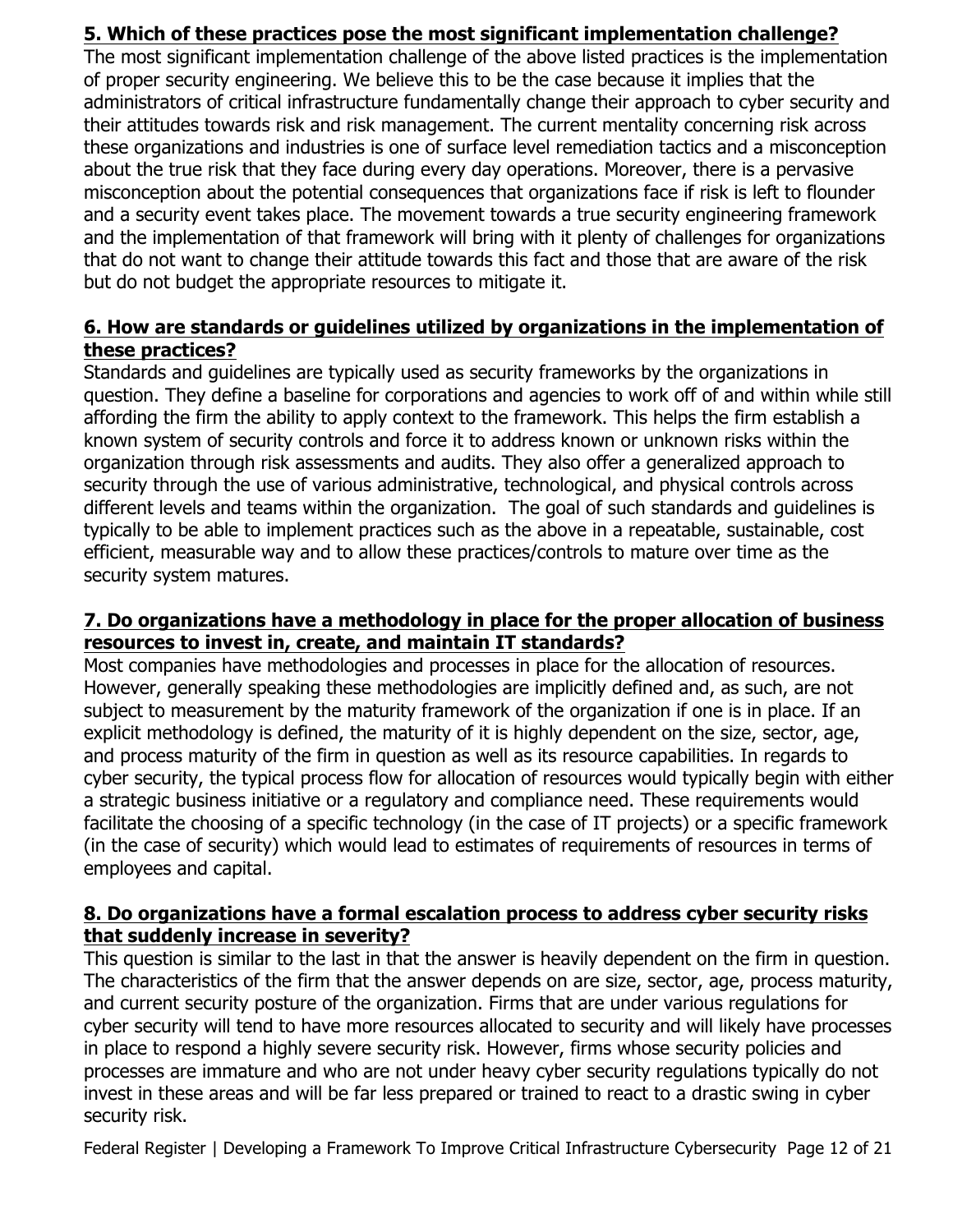## **9. What risks to privacy and civil liberties do commenters perceive in the application of these practices?**

 Actually these practices are more to protect our privacy and civil liberties. Not implementing best practices to ensure the Confidentiality, Integrity and Avaliability of our critical information enhances our ability to live and feel more secure.

## **10. What are the international implications of this Framework on your global business or in policymaking in other countries?**

 Actually other countries such as the EU and Asia are also going down this same path. Talking the same language using standards provides an international link to ensure the rights mentioned above are protected no matter where you do business.

https://www.gov.uk/government/consultations/cyber-security-organisational-standards-call-for-evidence https://www.gov.uk/government/uploads/system/uploads/attachment\_data/file/132466/bis-13-659-cyber-securityorganisational-standards-call-for-views-and-evidence.pdf

## **11. How should any risks to privacy and civil liberties be managed?**

 Every time we use a credit card, swipe a subway pass, or send an email we are sharing personal information about ourselves. Just how is the information used? How do we balance an individual's right to privacy vs. community safety?

right to privacy vs. community safety?<br>The good news is that international standards provide a reasonable and workable solution for grappling with the problems of excessive data collection. They provide an unbiased and internationally accepted way to ensure industries are bound by same basic privacy principles to protect information and continuously monitored. In the same way, the government should enforce similar principles to ensure protection of our critical infrastructure. It is a matter of national security.

 Unless the government acts quickly to rein in the unchecked collection of online data, we may end up with a complete surveillance state online – one that is not built by the US government, ironically, but by external forces (possibly other governments) mining information. Such a scenario has alarming implications for Internet users and the Internet itself, as constant tracking and surveillance chills the freedom and participation that makes the Internet the useful and important medium it is today

## **12. In addition to the practices noted above, are there other core practices that should be considered for inclusion in the Framework?**

 The following are the list of core practices taken from internationally accepted cyber security frameworks that we believe should be included in the framework:

- Accountability for risk management at upper layers of the organization
- $\overline{O}$  with accountability at the upper layers, forces those with the ability to effect change to make the critical decisions. This allows the risk management responsibility to be spread across the organization and,
- Personnel security training and education requirements